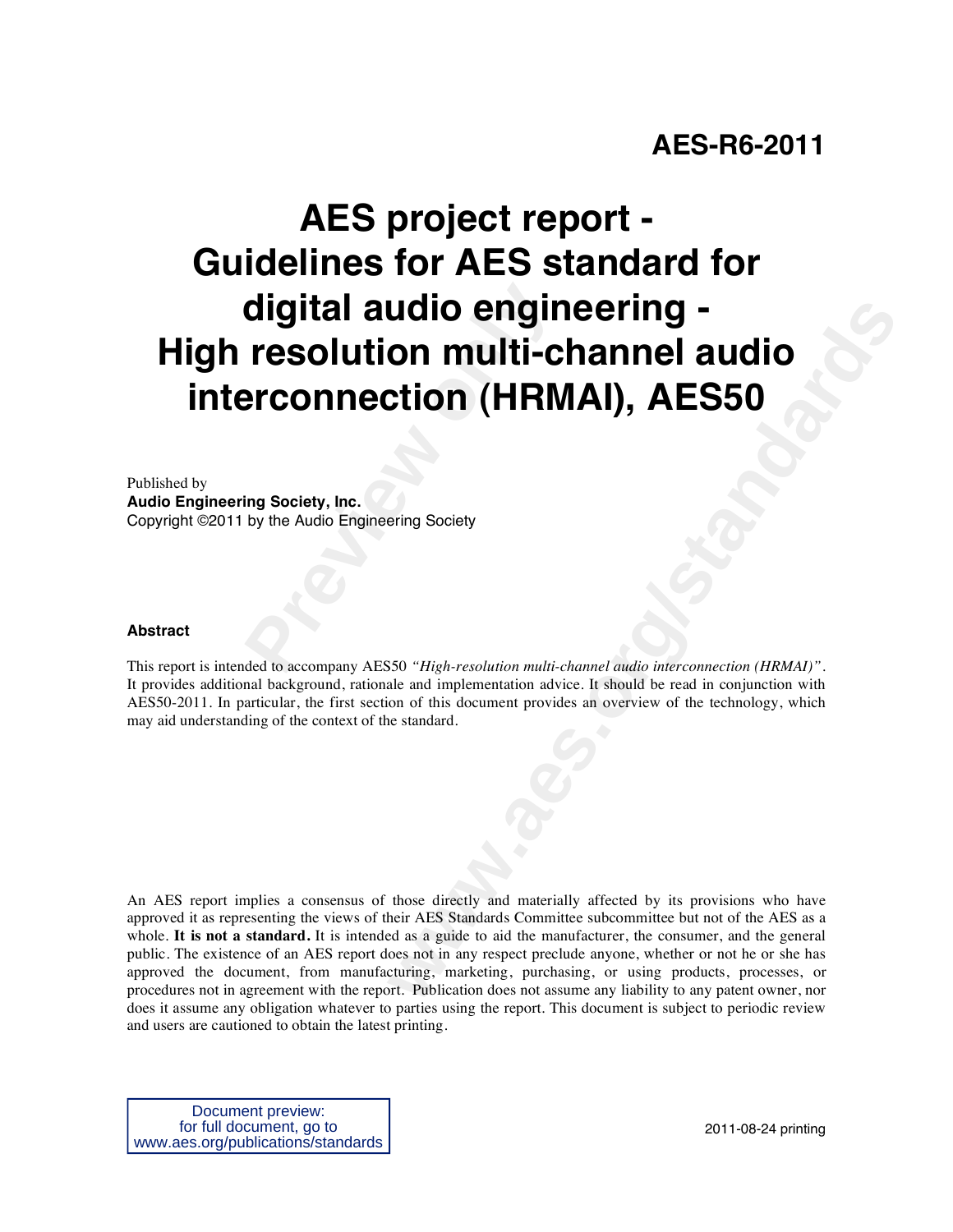## **Contents**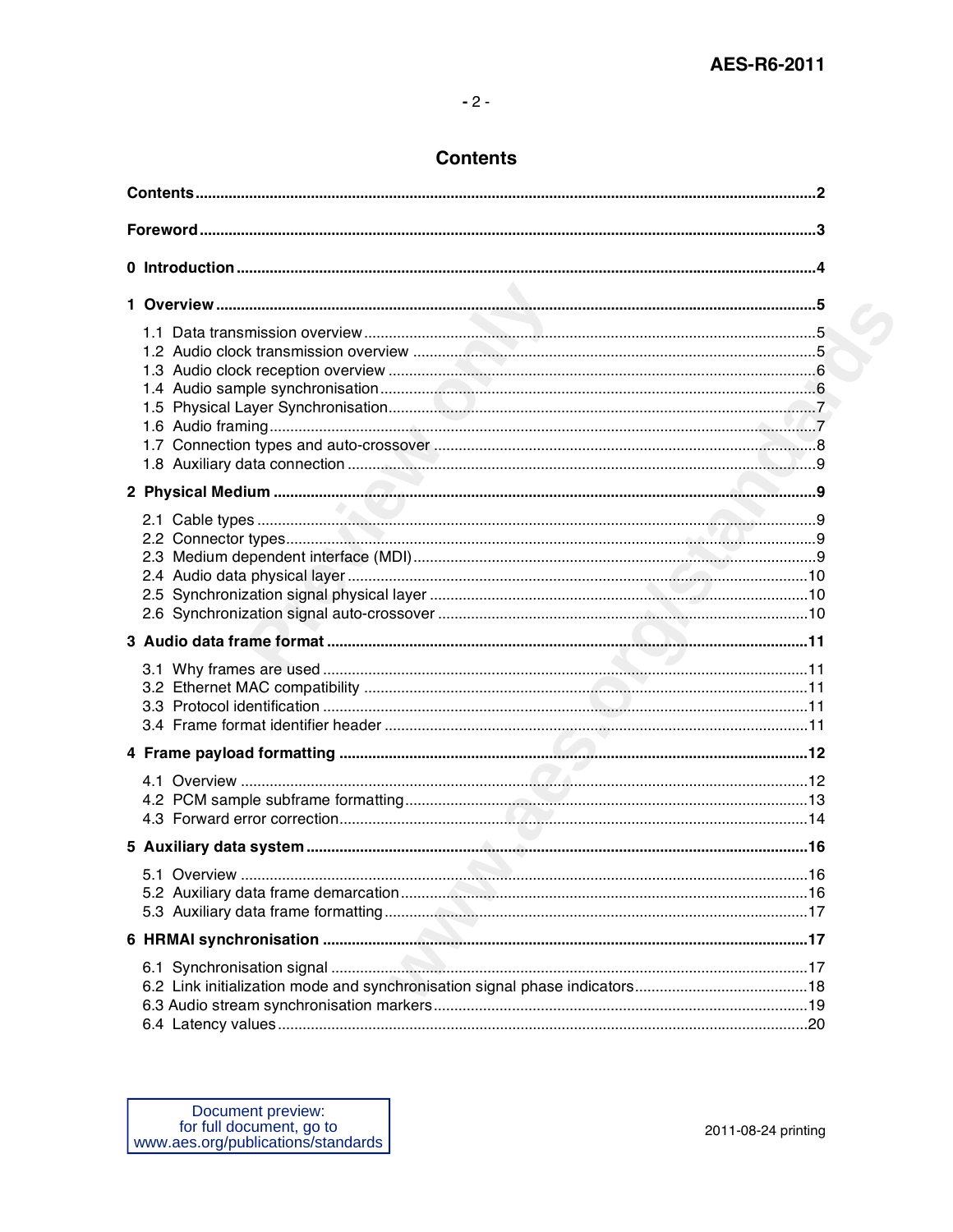#### **-** 3 -

### **Foreword**

This foreword is not part of AES-R6-2005 *AES project report - Guidelines for AES standard for digital audio engineering - High resolution multi-channel audio interconnection (HRMAI),* AES50-2005.

The draft of this report was written by M. Page for task group SC-02-02-H.

of the task group included: P. Eastty, C. Gaunt, J.<br>
n, and M. Yonge.<br>
Chair<br> **Prepies.**<br> **Previews**<br> **Previews**<br> **Previews**<br> **Previews**<br> **Previews**<br> **Previews**<br> **Previews**<br> **Previews**<br> **Previews**<br> **Previews**<br> **Previews**<br> **Example 1. Property, C. Gaman, J. Grant, S. Harris, J. Metigue, M. Page, S.**<br>and expansions resulting from a real-world implementation of the<br>metals 202011 revision. The membership of the task group included: P. Eastty, C. Gaunt, J. Grant, S. Harris, J. Mctigue, M. Page, S. Scott, T. Thompson, and M. Yonge.

J Grant, Chair R. A. Finger, Vice-Chair SC-02-02 2005-03-08

#### **Foreword to Edition 2**

This new edition contains amendments and expansions resulting from a real-world implementation of the AES50-2005 standard and complements the AES50-2011 revision.

J. Grant, Chair SC-02-02 AES Standards working group on digital audio interfaces 2011-05-04

Document preview: for full document, go to www.aes.org/publications/standards